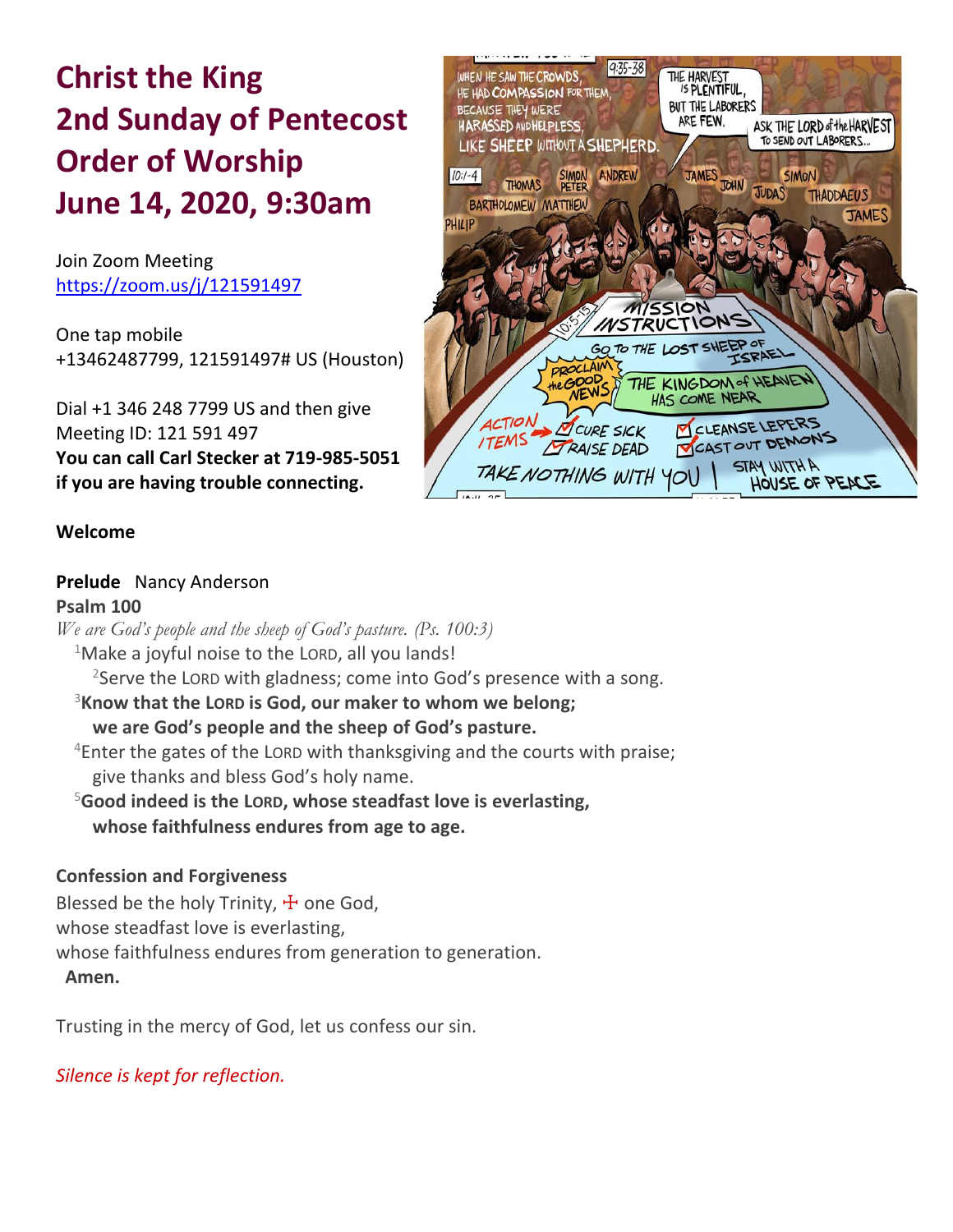### Reconciling God,

**we confess that we do not trust your abundance, and we deny your presence in our lives. We place our hope in ourselves and rely on our own efforts. We fail to believe that you provide enough for all. We abuse your good creation for our own benefit. We fear difference and do not welcome others as you have welcomed us. We sin in thought, word, and deed. By your grace, forgive us; through your love, renew us;**

**and in your Spirit, lead us; so that we may live and serve you in newness of life. Amen.**

Beloved of God, by the radical abundance of divine mercy

we have peace with God through  $\pm$  Christ Jesus, through whom we have obtained grace upon grace. Our sins are forgiven. Let us live now in hope. For hope does not disappoint,

because God's love has been poured into our hearts through the Holy Spirit. **Amen.**

### **Greeting**

The grace of our Lord Jesus Christ, the love of God, and the communion of the Holy Spirit be with you all. **And also with you.**

### **Hymn of Praise** *Joyful, Joyful* ELW 836 Verse 1 only



### **Prayer of the Day**

God of compassion, you have opened the way for us and brought us to yourself. Pour your love into our hearts, that, overflowing with joy, we may freely share the blessings of your realm and faithfully proclaim the good news of your Son, Jesus Christ, our Savior and Lord. **Amen.**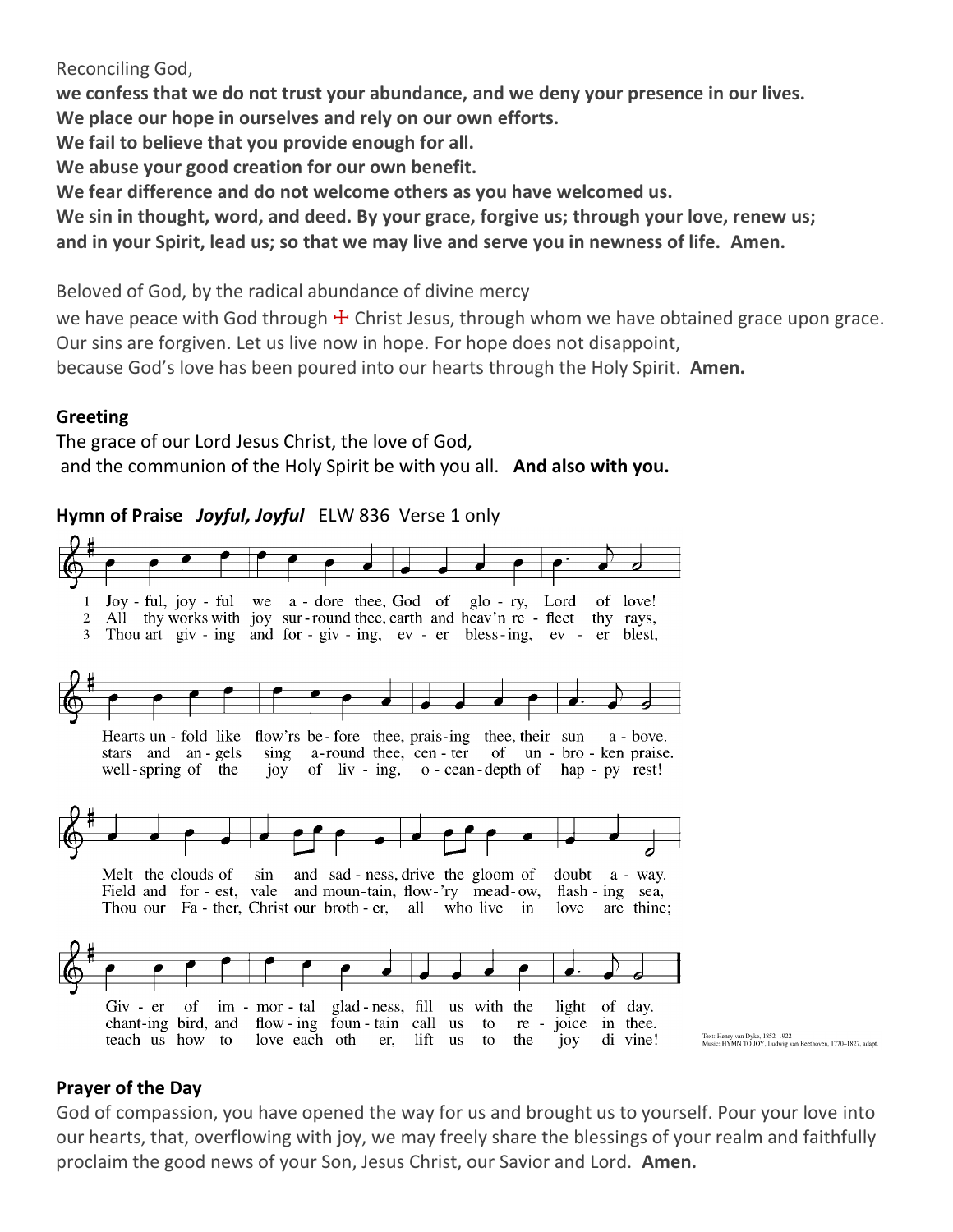### **Reading: Romans 5:1-8**

*We are no longer God's enemies but have peace with God because we were brought into a right relationship with God through Christ's death.*

<sup>1</sup>Since we are justified by faith, we have peace with God through our Lord Jesus Christ, <sup>2</sup>through whom we have obtained access to this grace in which we stand; and we boast in our hope of sharing the glory of God.  $3$ And not only that, but we also boast in our sufferings, knowing that suffering produces endurance,  $4$  and endurance produces character, and character produces hope,  $5$  and hope does not disappoint us, because God's love has been poured into our hearts through the Holy Spirit that has been given to us.

 $6$ For while we were still weak, at the right time Christ died for the ungodly. <sup>7</sup>Indeed, rarely will anyone die for a righteous person—though perhaps for a good person someone might actually dare to die. <sup>8</sup>But God proves his love for us in that while we still were sinners Christ died for us.

Word of God. Word of Life. **Thanks be to God.**



**Gospel Acclamation** ELW 174

The gospel according to Mathew chapter 9 & 10. **Glory to you, O Lord.**

### **Gospel: Matthew 9:35--10:8 [9-23]**

*The mission of Jesus' followers is to continue the mission of Jesus himself. Here, he instructs his first disciples as to how they might proclaim the gospel through their words and deeds.*

 $35$  Jesus went about all the cities and villages, teaching in their synagogues, and proclaiming the good news of the kingdom, and curing every disease and every sickness. <sup>36</sup>When he saw the crowds, he had compassion for them, because they were harassed and helpless, like sheep without a shepherd.  $37$ Then he said to his disciples, "The harvest is plentiful, but the laborers are few;  $38$ therefore ask the Lord of the harvest to send out laborers into his harvest."

 $10:1$ Then Jesus summoned his twelve disciples and gave them authority over unclean spirits, to cast them out, and to cure every disease and every sickness.  $2\text{These}$  are the names of the twelve apostles: first, Simon, also known as Peter, and his brother Andrew; James son of Zebedee, and his brother John; <sup>3</sup>Philip and Bartholomew; Thomas and Matthew the tax collector; James son of Alphaeus, and Thaddaeus; <sup>4</sup>Simon the Cananaean, and Judas Iscariot, the one who betrayed him.

<sup>5</sup>These twelve Jesus sent out with the following instructions: "Go nowhere among the Gentiles, and enter no town of the Samaritans,  $6$ but go rather to the lost sheep of the house of Israel. <sup>7</sup>As you go, proclaim the good news, 'The kingdom of heaven has come near.' <sup>8</sup>Cure the sick, raise the dead, cleanse the lepers, cast out demons. You received without payment; give without payment.

The good news of the Lord. **Praise to you, O Christ. Children's message**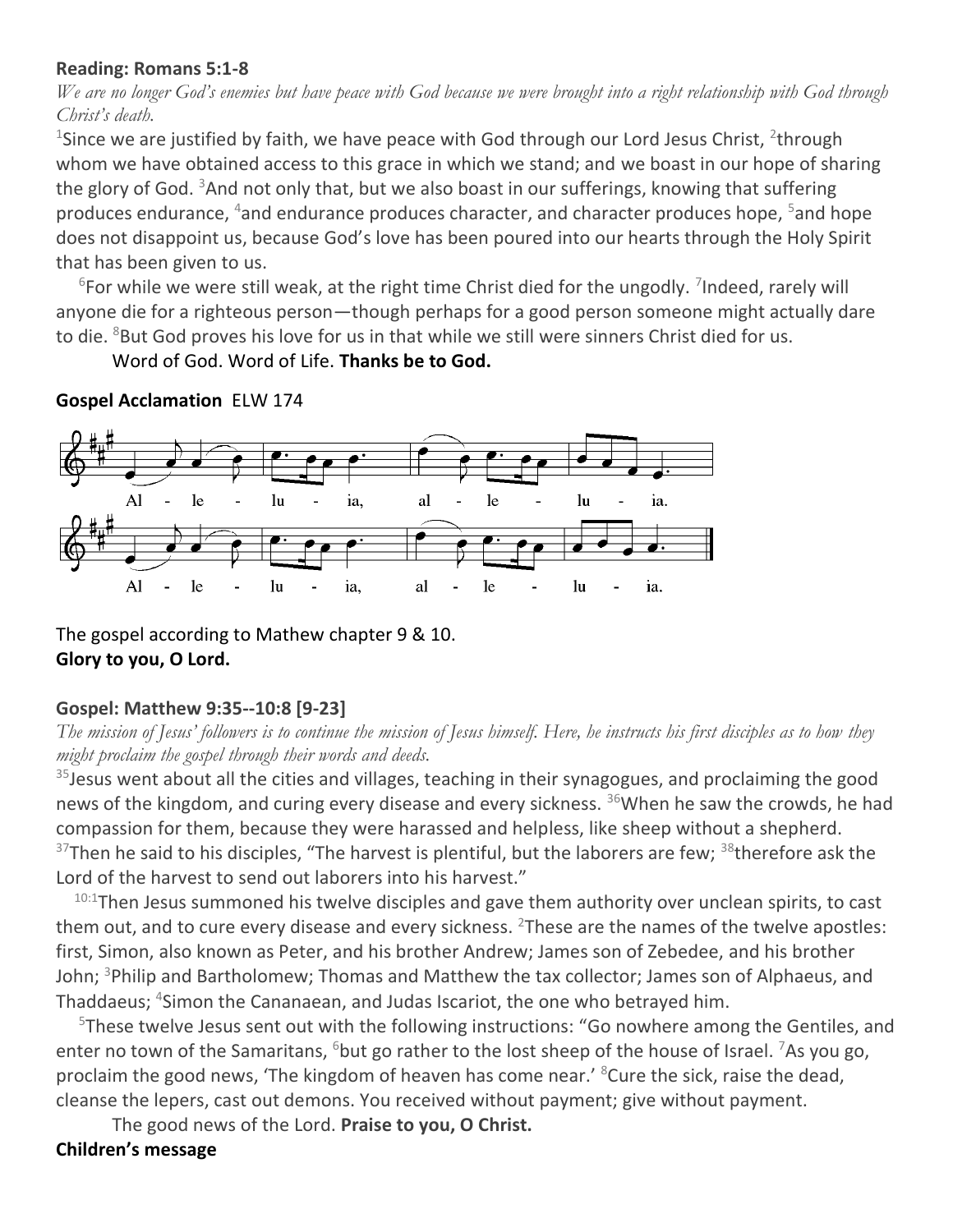### **Sermon**

# **Hymn of the Day:** *Will You Come and Follow Me?* ELW 798 verses 1-3

|                |               |              | 7          |                                    |                                  |                                |                        |                       |             |                    |                                 |
|----------------|---------------|--------------|------------|------------------------------------|----------------------------------|--------------------------------|------------------------|-----------------------|-------------|--------------------|---------------------------------|
|                |               |              |            |                                    | Θ                                |                                |                        |                       | O           |                    | o.                              |
|                | "Will         |              |            |                                    |                                  |                                |                        | if                    |             |                    |                                 |
|                |               | you          | come       | and                                | fol                              | low                            | me                     |                       | I           | but                | call                            |
| $\overline{c}$ | "Will         | you          | leave      | your                               | self<br>$\overline{\phantom{a}}$ |                                | hind<br>$be -$         | if                    | I           | but                | call                            |
| 3              | "Will         | you          | let        | the                                | blind                            | ed<br>$\overline{\phantom{a}}$ | see                    | if                    | I           | but                | call                            |
| $\overline{4}$ | "Will         | you          | love       | the                                | you                              | you                            | hide                   | if                    | $\bf{I}$    | but                | call                            |
| 5              | Lord, your    |              |            | sum - mons                         | ech                              | oes                            | true                   | when                  | you         | but                | call                            |
|                |               |              |            |                                    |                                  |                                |                        |                       |             |                    |                                 |
|                |               |              |            |                                    |                                  |                                |                        |                       |             |                    |                                 |
|                |               |              |            |                                    |                                  |                                |                        | O                     |             | 0                  |                                 |
|                |               |              |            |                                    |                                  |                                |                        |                       |             |                    |                                 |
|                | your          |              | name?      |                                    |                                  | Will                           | you                    | go                    | where       | you                | don't                           |
|                | your          |              | name?      |                                    |                                  | Will                           | you                    | care                  | for         | cruel              | and                             |
|                | your          |              | name?      |                                    |                                  | Will                           | you                    | set                   | the         | pris               | 'ners                           |
|                | your          |              | name?      |                                    |                                  | Will                           | you                    | quell                 | the         | fear               | in                              |
|                | my            |              | name.      |                                    |                                  | Let                            | me                     | turn                  | and         | fol                | low<br>$\overline{\phantom{0}}$ |
|                |               |              |            |                                    |                                  |                                |                        |                       |             |                    |                                 |
|                |               |              |            |                                    |                                  |                                |                        |                       |             |                    |                                 |
|                |               |              |            |                                    |                                  |                                |                        |                       |             |                    |                                 |
|                |               |              | O          |                                    |                                  | ठः                             |                        | $\sigma \cdot$        |             |                    |                                 |
|                | know          | and          | nev        |                                    | er                               | be                             |                        | the                   |             | same?              |                                 |
|                | kind          | and          | nev        |                                    | er                               | be                             |                        | the                   |             | same?              |                                 |
|                | free          |              |            |                                    |                                  | be                             |                        | the                   |             |                    |                                 |
|                |               | and          | nev        |                                    | er                               |                                |                        |                       |             | same?              |                                 |
|                | side          | and          | nev        |                                    | er                               | be                             |                        | the                   |             | same?              |                                 |
|                | you           | and          | nev        |                                    | er                               | be                             |                        | the                   |             | same.              |                                 |
|                |               |              |            |                                    |                                  |                                |                        |                       |             |                    |                                 |
|                |               |              |            |                                    |                                  |                                |                        |                       |             |                    |                                 |
|                |               |              |            |                                    |                                  |                                |                        |                       |             |                    |                                 |
|                |               |              |            |                                    | Θ                                |                                |                        |                       |             |                    |                                 |
|                |               |              |            |                                    |                                  |                                |                        |                       |             |                    |                                 |
|                | Will you      |              | let        | my                                 | love                             | be                             | shown,                 |                       | will        | let<br>you         | my                              |
|                | Will you      |              | risk       | the                                | hos<br>$\overline{\phantom{a}}$  | tile                           | stare,                 |                       | should your | life               | $at -$                          |
|                | Will you      |              | kiss       | the                                | lep                              | $\blacksquare$<br>er           | clean,                 |                       | and         | do<br>such         | as                              |
|                | Will you      |              | use        | the                                | faith                            | you've                         | found                  |                       | to          | $\rm re$<br>$\sim$ | shape<br>the                    |
|                | In            | your         | com -      | pa<br>$\qquad \qquad \blacksquare$ | ny                               | $\Gamma$ ll                    | go                     |                       | where your  | love               | and                             |
|                |               |              |            |                                    |                                  |                                |                        |                       |             |                    |                                 |
|                |               |              |            |                                    |                                  |                                |                        |                       |             |                    |                                 |
|                |               |              | ø          |                                    |                                  |                                |                        |                       |             |                    |                                 |
|                |               |              |            |                                    |                                  |                                |                        |                       |             |                    |                                 |
|                | name          | be           |            | known,                             |                                  | will                           | you                    | let                   | my          | life               | be                              |
|                | tract         | <b>or</b>    |            | scare?                             |                                  | Will                           |                        |                       | me          | an                 | swer                            |
|                |               |              |            |                                    |                                  |                                | you                    | let<br>$\blacksquare$ |             |                    | I                               |
|                | this          | un           | seen,      |                                    |                                  | and                            | ad                     | mit                   | to          | what               |                                 |
|                | world         | $\mathbf{a}$ |            | round,                             |                                  |                                | through my             | sight                 | and         | touch              | and                             |
|                |               | foot - steps |            | show.                              |                                  | Thus                           | $\Gamma$ <sup>11</sup> | move                  | and         | live               | and                             |
|                |               |              |            |                                    |                                  |                                |                        |                       |             |                    |                                 |
|                |               |              |            |                                    |                                  |                                |                        |                       |             |                    |                                 |
|                |               |              | O          |                                    |                                  | σ.                             |                        | σ.                    | o.          |                    |                                 |
|                |               |              |            |                                    |                                  |                                |                        |                       |             |                    |                                 |
|                | grown         | in           | you        |                                    | and                              | you                            |                        | in                    | me?"        |                    |                                 |
|                | pray'r        | in           | you        |                                    | and                              | you                            |                        | in                    | me?"        |                    |                                 |
|                | mean          | in           | you        |                                    | and                              | you                            |                        | in                    | me?"        |                    |                                 |
|                | sound<br>grow | in<br>in     | you<br>you |                                    | and<br>and                       | you<br>you                     |                        | in<br>in              | me?"<br>me. |                    |                                 |

Text: John L. Bell, b. 1949<br>Music: KELVINGKOVE, Scottich traditional<br>Textor Gill William Common, S. M. Market, agent, 7404 S. Misco Ace., Cticago, IL 09635,<br>Textor Gill Misco Common, M. C. 3138, All egites asserved. Used b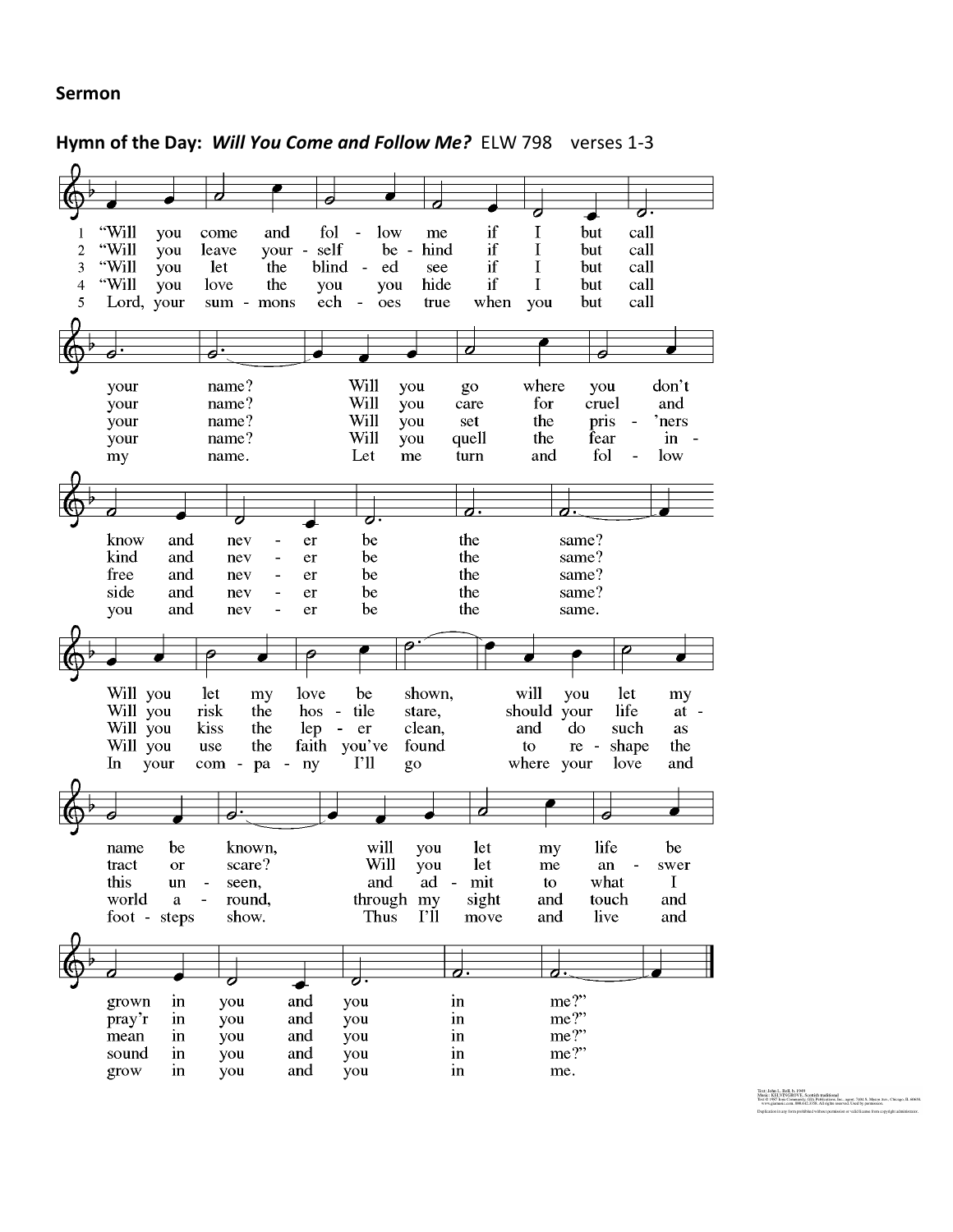### **Prayers of Intercession**

Called into unity with one another and the whole creation, let us pray for our shared world.

Hear us, O God. **Your mercy is great.**

Receive these prayers, O God, and those too deep for words; through Jesus Christ our Lord. **Amen.**

### **Peace**

The peace of Christ be with you always. **And also with you.**

### **Offering Message**

**Children's Song:** *Praise Him, All Ye Little Children* 

- **1. Praise Him, praise Him, all ye little children, God is love, God is love. (x2)**
- **2. Love Him, love Him, all ye little children, God is love, God is love. (x2)**
- **3. Thank Him, thank Him, all ye little children, God is love, God is love. (x2)**

### **Offering Prayer**

God of goodness and growth, all creation is yours, and your faithfulness is as firm as the heavens. Water and word, wine and bread: these are signs of your abundant grace. Nourish us through these gifts, that we might proclaim your steadfast love in our communities and in the world, through Jesus Christ, our strength and our song. **Amen.**

### **Lord's Prayer**

**Our Father in heaven, hallowed be your name, your kingdom come, your will be done, on earth as in heaven. Give us today our daily bread. Forgive us our sins as we forgive those who sin against us. Save us from the time of trial and deliver us from evil. For the kingdom, the power, and the glory are yours, now and forever. Amen.**